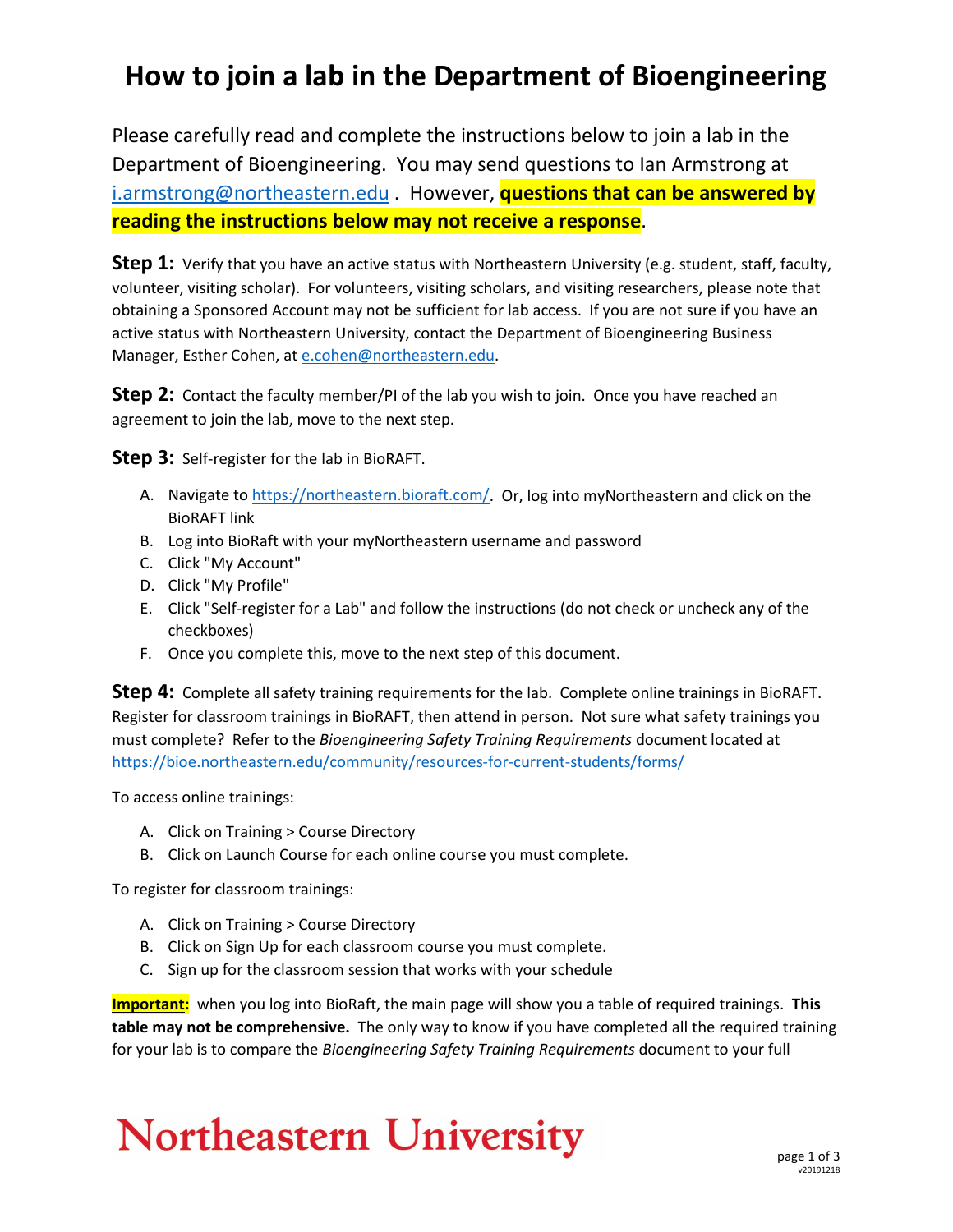### **How to join a lab in the Department of Bioengineering**

training history in BioRaft. To view your full training history, navigate to Training > My Training > filter for "All" > click "Submit".

Once you complete the required safety trainings, move to the next step.

**Step 5:** Subscribe to the listserv(s) for the lab you are joining. Enrollment to the listserv(s) and monitoring of emails sent to the listserv(s) is **mandatory**, as important safety-related announcements are sent to these listservs. Once you complete this, move to the next step.

| Lab                                                                                                                                  | <b>Required</b><br>listserv(s)                 | How to enroll                                                                                                                                                                                                                                                                                                                                                                                                                                     |
|--------------------------------------------------------------------------------------------------------------------------------------|------------------------------------------------|---------------------------------------------------------------------------------------------------------------------------------------------------------------------------------------------------------------------------------------------------------------------------------------------------------------------------------------------------------------------------------------------------------------------------------------------------|
| Asthagiri, Bajpayee,<br>Bellini,<br>Clark,<br>Dai,<br>Li,<br>Makowski, Oakes<br>Parameswaran,<br>Rouhanifard, Ruberti,<br>Shefelbine | BIOE-labs-ISEC<br>$\mathbf{1}$                 | 1. Send an email to listserv@listserv.neu.edu with subscribe<br>BIOE-labs-ISEC as the first line of the message body<br>Follow the instructions in the confirmation email to<br>2 <sub>1</sub><br>confirm your subscription                                                                                                                                                                                                                       |
| Chung,<br>Fang,<br>Niedre,<br>Yaseen                                                                                                 | BIOE-labs-ISEC,<br>$1_{-}$<br><b>TBP</b><br>2. | Send an email to listserv@listserv.neu.edu with subscribe<br>1 <sup>1</sup><br>BIOE-labs-ISEC as the first line of the message body<br>Follow the instructions in the confirmation email to<br>$2^{\circ}$<br>confirm your subscription<br>Send an email to listserv@listserv.neu.edu with subscribe<br>3.<br>TBP as the first line of the message body<br>Follow the instructions in the confirmation email to<br>4<br>confirm your subscription |
| Slavov, Systems<br>Bioengineering/E.<br>Levine                                                                                       | <b>BIOE-labs-Mugar</b><br>1.                   | Send an email to listserv@listserv.neu.edu with subscribe<br>$\mathbf{1}$ .<br>BIOE-labs-Mugar as the first line of the message body<br>Follow the instructions in the confirmation email to<br>2.<br>confirm your subscription                                                                                                                                                                                                                   |

**Step 6:** Complete the online Bioengineering Facility Access Request Form located at [https://bioe.northeastern.edu/community/resources-for-current-students/forms/.](https://bioe.northeastern.edu/community/resources-for-current-students/forms/) Not sure what access to request? Refer to the *Standard Facility Access for Bioengineering Research Groups* document located at <https://bioe.northeastern.edu/community/resources-for-current-students/forms/> or reach out to the faculty member/PI. Once you complete this, move to the next step.

**Step 7:** The online access request form will automatically send the faculty member/PI an email to review the request and approve or deny it. Once the request is approved, **allow for 7 to 10 business days for access to be granted**. You will receive email notification when access is granted.

# **Northeastern University**